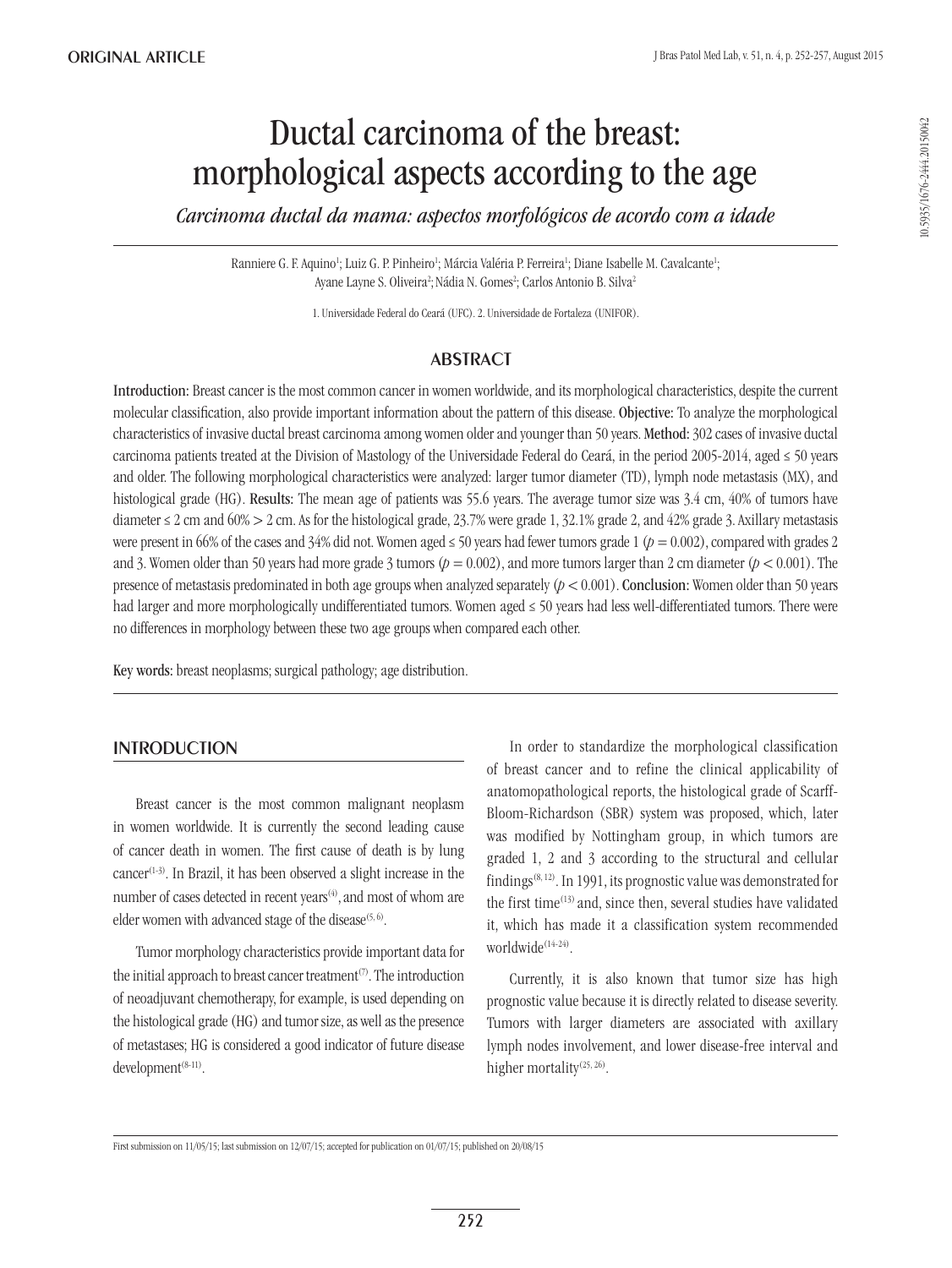Another important characteristic is the involvement of axillary lymph nodes, because it is one of the most important prognostic factors of invasive breast carcinoma, whereas patients with no axillary metastasis have a better prognosis for both overall survival and for disease-free survival. The 10 year survival is related to the number of involved lymph nodes(7, 26-28).

The age at diagnosis establishes association with disease prognosis and, in terms of age group, women who develop breast cancer before their fifth decade of life usually have more aggressive disease and poorer prognosis<sup>(29-35)</sup>.

#### **OBJECTIVE**

To analyze the relationship between HG, presence of axillary lymph node metastasis (MX), and tumor diameter (TD) with the age group of women undergoing breast resection in the Mastology Division of the Universidade Federal do Ceará (UFC), Fortaleza, Brazil.

#### **METHOD**

#### Sample

This is a retrospective study in which were selected 302 cases of breast cancer resected by mastectomy or quadrantectomy of patients treated at Mastology service of the Maternidade Escola Assis Chateubriant (MEAC), which belongs to the hospital complex at UFC, between January 2005 to December 2014. We selected cases of invasive ductal histologic type, which had surgical resection studied by the Department of Pathology and Forensic Medicine (Departamento de Patologia e Medicina Legal [DPML]). Cases of male patients, non ductal malignant neoplasms, and cases that did not have complete reports for the variable being studied, were excluded. The initial analysis helped to confirm a loss of 28 cases for HG variable, 61 cases for MX variable, and 32 for TD variable, all due to incomplete reports. Therefore, we effectively selected for this study: HG  $(n = 274)$ , MX  $(n = 241)$ , and TD  $(n = 270)$ .

#### Data collection and analyzed variables

Case survey and anatomopathological reports were obtained through active search in DPML database of the School of Medicine

(Faculdade de Medicina [FAMED]) of the UFC. A standardized form was used for data tabulation.

The patients were divided into two groups: women aged  $\leq 50$ years and women older than 50 years. The categories of each variable were statistically analyzed in each age group separately.

All cases were evaluated by a pathologist of the DPML/UFC experienced in mammary tumors. The following morphological characteristics were analyzed: larger TD, MX involvement, and HG, through Scarf-Bloom-Richardson (SBR) grading system modified by Elston and Ellis<sup>(13)</sup>.

#### Data analysis

Statistical analysis was performed using the SPSS**®** software version 20.0, using the Chi-square test, considering  $p < 0.05$  as statistically significant. This study was approved by the Research Ethics Committee (REC) of the pro-rector for research of the UFC, through Brazil Platform, under number 651.657.

# **RESULTS**

We collected 302 cases of invasive ductal carcinoma during the study period. The average age of patients was 55.6 years  $\pm$ 13.04. The minimum age was 29 years and the maximum was 93 years. Larger TD ranged from 0.1 to 22.0 cm, with average of  $3.4 \text{ cm} + 2.95.$ 

In the studied cases, we found a predominance of women older than 50 years  $(n = 181)$ , representing 59% of sample. Regarding HG tumors, 3 were predominant in sample  $(n =$ 121), representing 44,2% of the cases identified. There was a predominance of tumors that had larger diameter exceeding 2 cm  $(n = 162, 60\%)$ . In addition, 66% of cases of axillary lymph nodes studied had metastases on this site  $(n = 159)$ .

Women aged  $\leq 50$  years had fewer tumors grade 1 ( $p = 0.002$ ); women aged  $> 50$  years, had more grade  $3 (p = 0.002)$ , and larger tumor diameter  $(p < 0.001)$ . The presence of metastases predominated in both age groups when analyzed separately (*p* < 0.001) (Table).

Correlating these variables with age, we observed that there was a higher concentration of cases showing HG 3 (**Figure 1**),  $TD > 2$  cm (**Figure 2**), and MX involvement (**Figure 3**) in the group of women older than 50 years.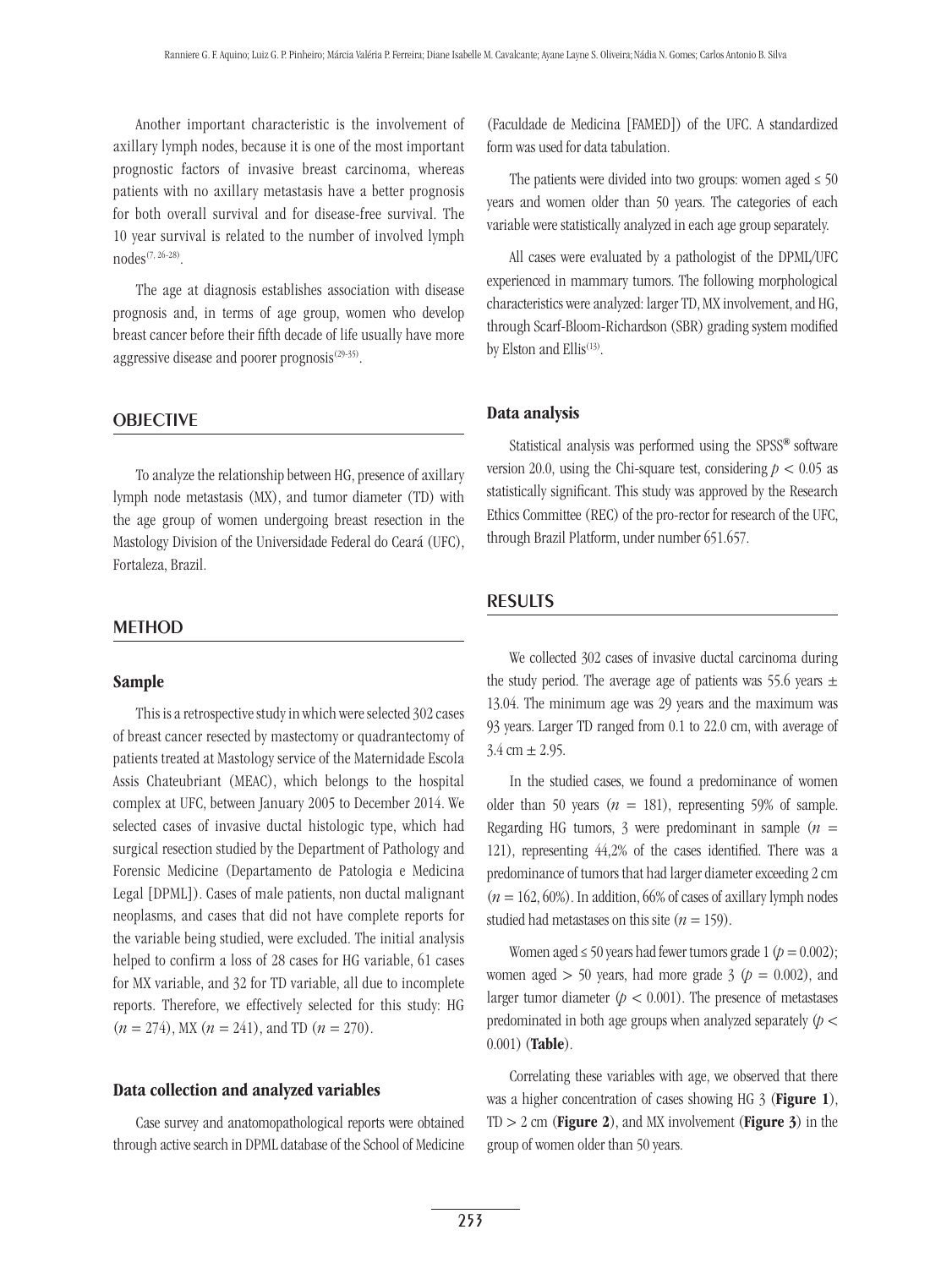| $\alpha$ characteristics and age-groups with $\alpha$ test |                  |                 |              |                              |           |
|------------------------------------------------------------|------------------|-----------------|--------------|------------------------------|-----------|
|                                                            |                  | Age-groups      |              | Total                        | $p$ value |
|                                                            |                  | $\leq 50$ years | $> 50$ years |                              |           |
| HG                                                         | 1                | 23              | 42           | 65                           | 0.245     |
|                                                            | $\overline{2}$   | 41              | 47           | 88                           |           |
|                                                            | 3                | 44              | 77           | 121                          |           |
| Total                                                      |                  | 108             | 166          | 274                          |           |
| $p$ value                                                  |                  | 0.002           | 0.002        |                              |           |
| МX                                                         | Absent           | 30              | 52           | 82                           | 0.580     |
|                                                            | Present          | 64              | 95           | 159                          |           |
| Total                                                      |                  | 94              | 147          | 241                          |           |
| $p$ value                                                  |                  | < 0.001         | < 0.001      | $\qquad \qquad \blacksquare$ |           |
| TD                                                         | $\leq 2$ cm      | 47              | 61           | 108                          | 0.389     |
|                                                            | $> 2 \text{ cm}$ | 62              | 100          | 162                          |           |
| Total                                                      |                  | 109             | 161          | 270                          |           |
| $p$ value                                                  |                  | 0.348           | < 0.001      |                              |           |

Table – Statistical correlation of morphological characteristics and age-groups with  $x^2$  test

*HG: histological grade; MX: axillary metastasis; TD: tumor diameter.*



Figure 1 *− Frequency of HG grouped into women aged 50 years and younger or older HG: histological grade.*

# TD **■** ≤ 2 cm<br>■ > 2 cm 60.0% 40.0% 20.0% 0% Percentage  $\leq 50$  years  $> 50$  years 43.12% 47 56.88% 62 37.89% 61 62.11% 100 Age-group

Figure 2 *− Frequency of TD grouped into women aged 50 years and younger or older TD: tumor diameter.*



Figure 3 *− Frequency of MX grouped into women aged 50 years and younger or older MX: axillary metastasis.*

# **DISCUSSION**

The current approach to breast cancer is increasingly establishing itself on the use of molecular factors and hormone receptors. However, the morphological characteristics of the tumor are still widely used for the management of appropriate treatment, such as the choice to neoadjuvant chemotherapy, for example<sup>(8-11)</sup>. Therefore, to understand even more deeply the histopathological profile in certain groups of patients may still be an important tool in decision-making.

The results showed high proportion of cases with MX involvement and HG 3, which gives quite aggressive profile and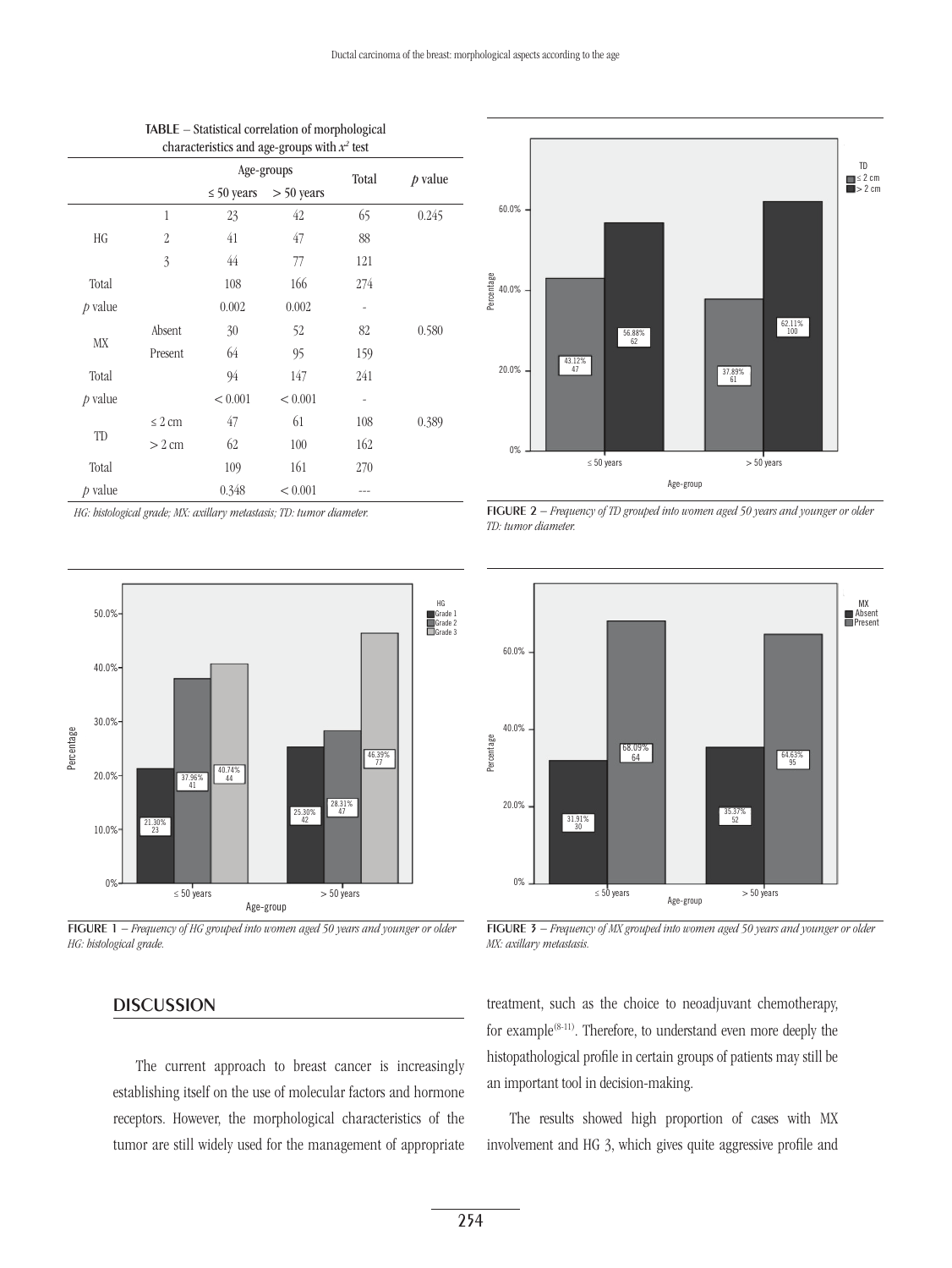undifferentiated tissue organization to the studied tumors. We believe that the prevalence of extensive tumors found is justified not only by the low-grade differentiation, but also for the delay to diagnose and institute the definitive therapy.

It is known that the prevalence of aggressive breast tumors is greater in younger women than in older women<sup>(29, 31, 36)</sup>. It has been shown that patients with HG 1 tumors have a better prognosis<sup> $(8-11, 17)$ </sup>. We also indirectly evidenced this fact when observed a few HG 1 tumors in women aged  $\leq 50$  years ( $p = 0.002$ ).

Another finding which deserves attention is the large number of women aged  $\le a$  50 years, diagnosed this service regardless of the morphological characteristics. When considering that in a period of ten years, more than 40% of diagnosed breast ductal carcinomas occurred in women aged  $\leq$  50 years, we believe it is a worrying situation that generates perspectives for future studies to justify such prevalence.

When comparing the TD between age groups, significant difference was not observed, and it was found that the sample was predominantly composed by tumor diameter > 2 cm. It is known that the high-grade of undifferentiated cancer directly contributes to the occurrence of larger tumors. However, it is important to ponder that the influence that not only late diagnosis exerts in these cases, but also the impact that the long time interval between diagnosis and surgical resection, either by social factors not addressed here, such as lack of information and access to health services, or potential resource limitations of this service, can exert in favor of such large number of extensive tumors.

When analyzed separately, women  $> 50$  years showed prevalence of extensive tumors ( $p < 0.001$ ). We believe that in addition to the possible limitations to diagnose and treat breast cancer previously mentioned, the prevalence of higher HG in this group ( $p = 0.002$ ) has directly contributed to this finding.

Another determinant factor of grade of aggressiveness of the studied cases was the predominance of axils involved regardless of

age group. We believe that this finding is due to the high number of large tumors in the total sample, since it is known that the size of the primary tumor has a direct correlated with MX occurrence, which has been reported in previous studies, in which patients with TD smaller than 1 cm, for example, presented 10%-20% risk of developing MX and, much higher risk in case of larger diameters<sup>(37, 38)</sup>. This fact also confirms the predominance of more undifferentiated tumors found in the sample, which may have contributed to the large number of MX.

Finally, it is important to consider that the morphological characterization was obtained by histopathological reports from the medical files of this service. This limitation could impair the accuracy of the results. However, it is noteworthy that during the study period, the team that issued the reports was the same, consisting of specialized and with a high degree of expertise. In addition, it is a referral service with recognized technical quality. These facts minimize the possibility of error report and ensure the quality of the data reviewed here.

#### Conclusion

Based on the above considerations, we concluded that women aged > 50 years had larger and more undifferentiated tumors; women aged ≤ 50 years, presented less well-differentiated tumors, with no morphology difference between age groups when compared to each other.

### Acknowledgements

To the Coordination for the Improvement of Higher Education Personnel (Coordenação de Aperfeiçoamento de Pessoal de Nível Superior [CAPES]) for financial support. To DPML of the FAMED/ UFC for access to data.

# resumo

*Introdução: O câncer de mama é o câncer que mais acomete mulheres no mundo, e suas características morfológicas, a despeito da atual classificação molecular, ainda fornecem informações importantes sobre o comportamento desta doença. Objetivo: Analisar as características morfológicas dos carcinomas ductais invasivos da mama em mulheres acima e abaixo de 50 anos de idade. Métodos: Trezentos e dois casos de carcinoma ductal de pacientes do serviço de Mastologia da Universidade Federal do Ceará (UFC), no período de 2005 a 2014, com idade ≤ 50 anos e acima de 50 anos. Foram analisadas as seguintes características morfológicas: maior*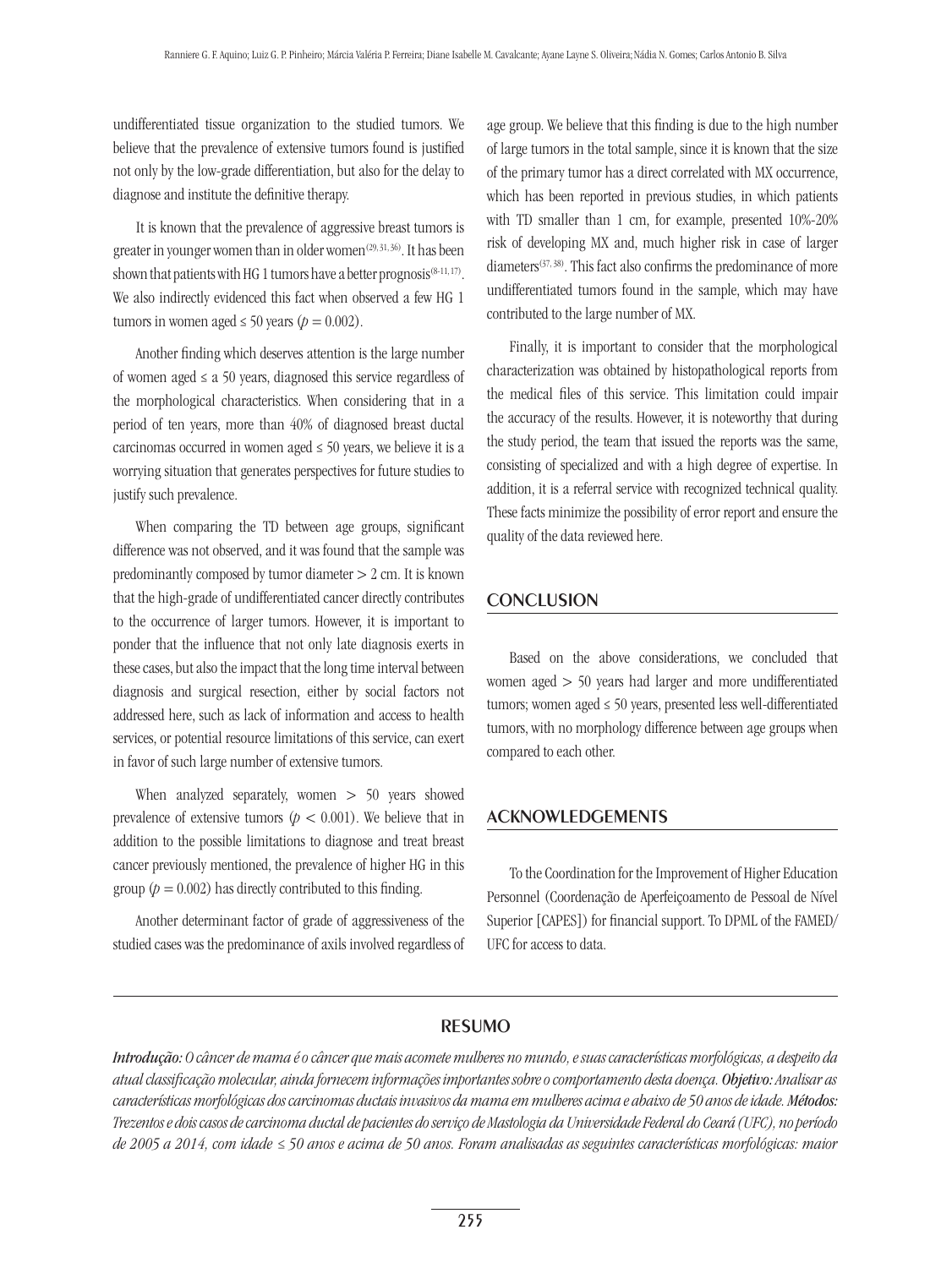*diâmetro do tumor (DT), presença de metástase axilar (MX) e grau histológico (GH). Resultados: A idade média das pacientes foi de 55,6 anos; o tamanho médio dos tumores, de 3,4 cm. Quarenta por cento dos tumores possuíam diâmetro ≤ 2 cm e 60%, > 2 cm. Quanto ao grau histológico, 23,7% eram grau 1, 32,1%, grau 2 e 42%, grau 3. Sessenta e seis por cento dos casos apresentaram metástase axilar e 34% não. Mulheres com idade ≤ 50 anos apresentaram menos tumores grau 1 (*p *= 0,002) em relação aos graus 2 e 3. Mulheres acima de 50 anos apresentaram mais tumores grau 3 (*p *= 0,002) e mais tumores com mais de 2 cm de diâmetro (*p *< 0,001). A presença de metástase predominou nas duas faixas etárias quando analisadas isoladamente (*p *< 0,001). Conclusão: Mulheres acima de 50 anos apresentaram tumores maiores e de morfologia mais indiferenciada; mulheres com idade ≤ 50 anos, menos tumores bem diferenciados. Não houve diferença da morfologia entre as faixas etárias quando comparadas entre si.* 

*Unitermos: neoplasias da mama; patologia cirúrgica; distribuição por idade*

#### **REFERENCES**

1. Taira N, Arai M, Ikeda M, et al. The Japanese Breast Cancer Society clinical practice guideline for epidemiology and prevention of breast cancer. Breast cancer. 2014.

2. Ban KA, Godellas CV. Epidemiology of breast cancer. Surgical oncology clinics of North America. 2014; 23: 409-22.

3. Siegel R, Naishadham D, Jemal A. Cancer statistics, 2013. CA Cancer J Clin. 2013; 63(1): 11-30.

4. Tiezzi DG. Breast cancer screening in Brazil: there is still time to rethink. Rev Bras Ginecol Obstet. 2013; 35(9): 385-7.

5. Rodríguez Cuevas AS, Capurso García M. Epidemiology of breast cancer. Ginecol Obstet Mex. 2006; 74(11): 585-93.

6. Viacava F, Souza-Junior PR, Moreira RS. Estimates of mammography coverage according to health surveys in Brazil. Rev Saude Publica. 2009; 43 Suppl 2: 117-25.

7. Follana P, Barriere J, Chamorey E, et al. Prognostic factors in 401 elderly women with metastatic breast cancer. Oncology. 2014; 86: 143-51.

8. Fitzgibbons PL, Page DL, Weaver D, et al. Prognostic factors in breast cancer. College of American Pathologists Consensus Statement 1999. Arch Pathol Lab Med. 2000; 124: 966-78.

9. Dalton LW, Pinder SE, Elston CE, et al. Histologic grading of breast cancer: linkage of patient outcome with level of pathologist agreement. Mod Pathol. 2000; 13(7): 730-5.

10. Fisher ER, Redmond C, Fisher B. Histologic grading of breast cancer. Pathology Annu. 1980; 15(Pt 1): 239-51.

11. Hammond ME, Fitzgibbons PL, Compton CC, et al. College of American Pathologists Conference XXXV: solid tumor prognostic factorswhich, how and so what? Summary document and recommendations for implementation. Cancer Committee and Conference Participants. Arch Pathol Lab Med. 2000; 124: 958-65.

12. Elston CW, Ellis IO, Pinder SE. Pathological prognostic factors in breast cancer. Crit Ver Oncol Hematol. 1999; 31(3): 209-23.

13. Elston CW, Ellis IO. Pathological prognostic factors in breast cancer. I. The value of histological grade in breast cancer: experience from a large study with long-term follow-up. Histopathology. 1991; 19(5): 403-10.

14. Anderson TJ, Alexander FE, Lamb J, Smith A, Forrest AP. Pathology characteristics that optimize outcome prediction of a breast screening trial. Br J Cancer. 2000; 83(4): 487-92.

15. Blamey RW, Hornmark-Stenstam B, Ball G, et al. ONCOPOOL - a European database for 16,944 cases of breast cancer. Eur J Cancer. 2010;  $46(1): 56-71.$ 

16. Frkovic-Grazio S, Bracko M. Long term prognostic value of Nottingham histological grade and its components in early (pT1N0M0) breast carcinoma. J Clin Pathol. 2002; 55: 88-92.

17. Henson DE, Ries L, Freedman LS, Carriaga M. Relationship among outcome, stage of disease, and histologic grade for 22,616 cases of breast cancer. The basis for a prognostic index. Cancer. 1991; 68: 2142-9.

18. Lundin J, Lundin M, Holli K, et al. Omission of histologic grading from clinical decision making may result in overuse of adjuvant therapies in breast cancer: results from a nationwide study. J Clin Oncol. 2001; 19(1): 28-36.

19. Mirza AN, Mirza NQ, Vlastos G, Singletary SE. Prognostic factors in node-negative breast cancer: a review of studies with sample size more than 200 and follow-up more than 5 years. Ann Surg. 2002; 235(1): 10- 26.

20. Rakha EA, El-Sayed ME, Lee AH, et al. Prognostic significance of Nottingham histologic grade in invasive breast carcinoma. J Clin Oncol. 2008; 26: 3153-8.

21. Saimura M, Fukutomi T, Tsuda H, et al. Prognosis of a series of 763 consecutive node-negative invasive breast cancer patients without adjuvant therapy: analysis of clinicopathological prognostic factor. J Surg Oncol. 1999; 71(2): 101-5.

22. Simpson JF, Gray R, Dressler LG, et al. Prognostic value of histologic grade and proliferative activity in axillary node-positive breast cancer: results from the Eastern Cooperative Oncology Group Companion Study, EST 4189. J Clin Oncol. 2000; 18: 2059-69.

23. Sundquist M, Thorstenson S, Brudin L, Nordenskjold B. Applying the Nottingham prognostic index to a swedish breast cancer population. South East Swedish Breast Cancer Study Group. Breast Cancer Res Treat. 1999; 53(1): 1-8.

24. Warwick J, Tabar L, Vitak B, Duffy SW. Time-dependent effects on survival in breast carcinoma: results of 20 years of follow-up from the Swedish Two-County Study. Cancer. 2004; 100: 1331-6.